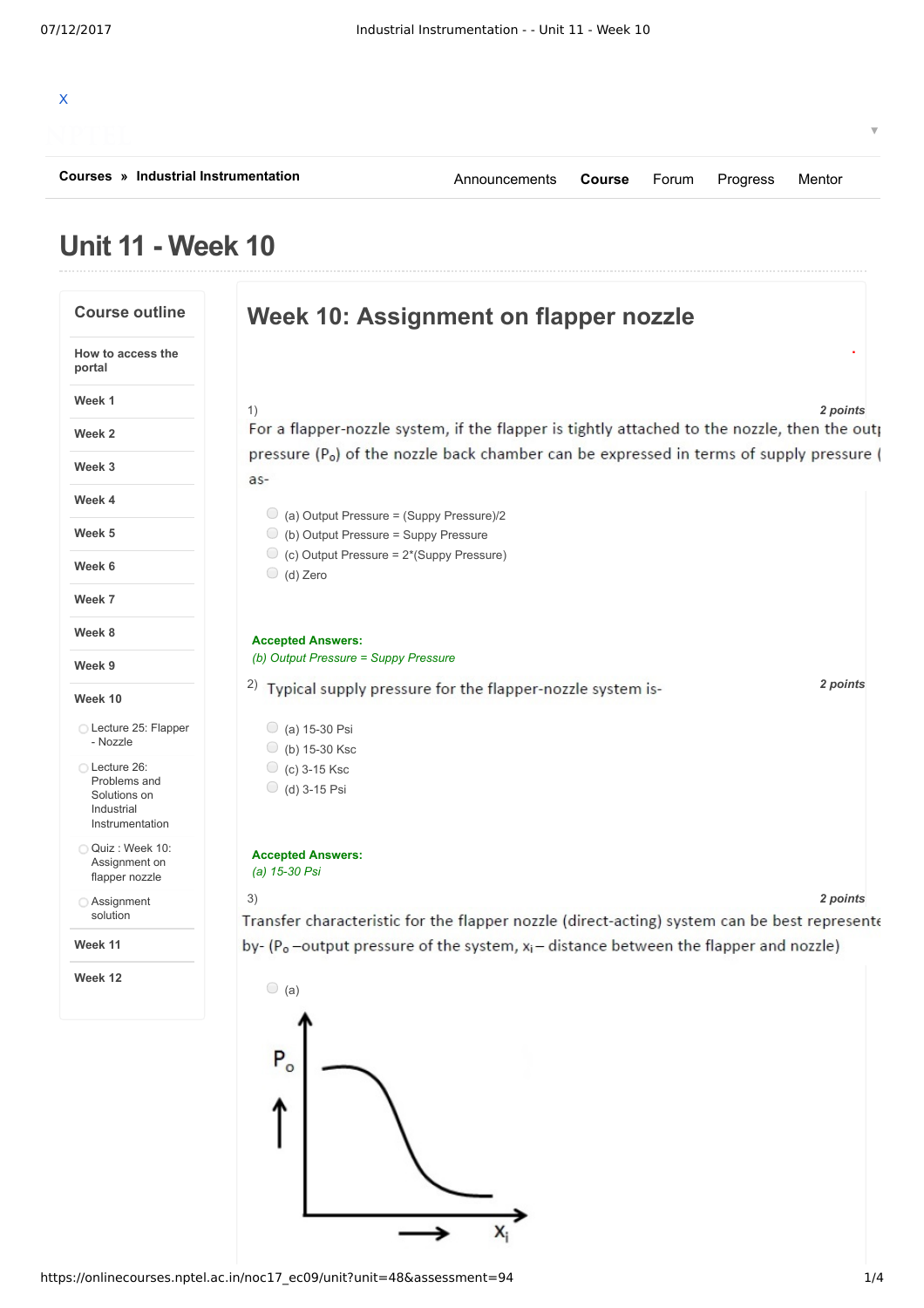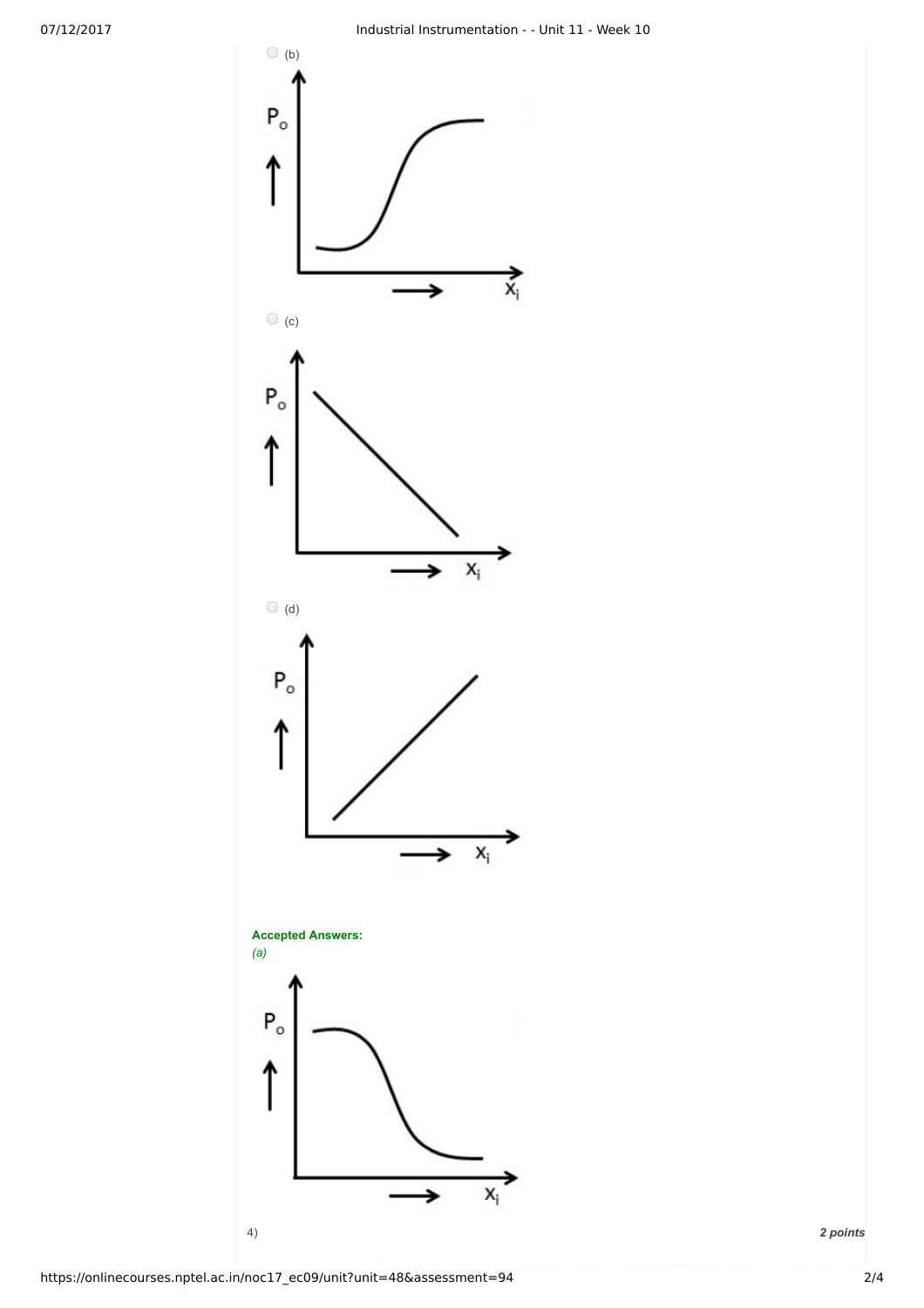Electrical equivalent of flapper-nozzle is- (R<sub>i</sub>-Fixed restriction, C- Capacity i.e., volume of th system, R<sub>o</sub>- variable restriction)



https://onlinecourses.nptel.ac.in/noc17\_ec09/unit?unit=48&assessment=94 3/4